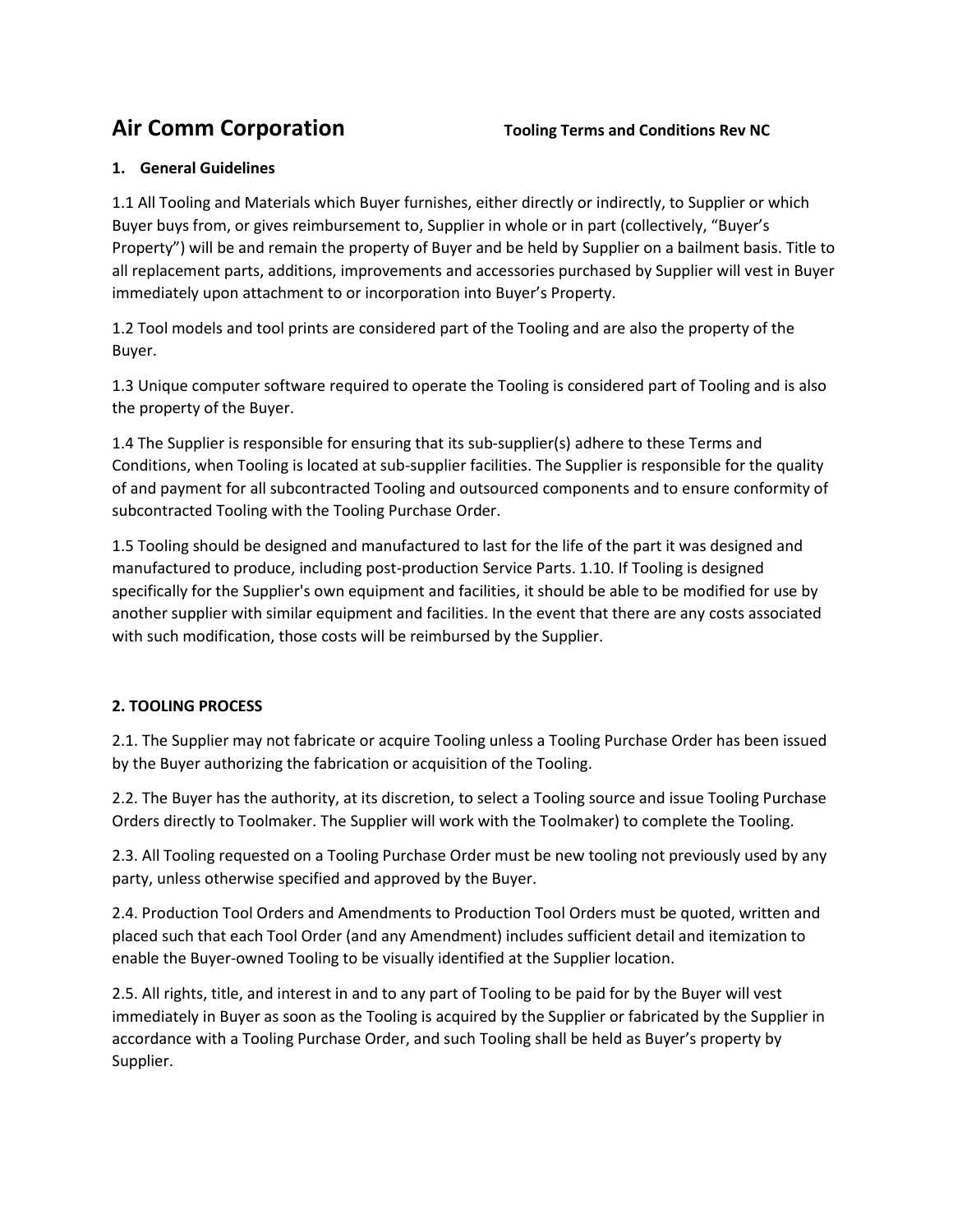#### **3. PAYMENT**

3.1. The price for any Tooling to be paid for by Buyer under the Contract shall be the price set forth in the Tooling Purchase Order according to the payment schedule, if applicable. Unless otherwise expressly stated in the Tooling Purchase Order, the purchase price is a fixed price, and is not subject to increase for any reason, including, without limitation, increased raw material costs, increased labor or other manufacturing or supply costs, increased development costs, inflation, changes in foreign exchange rates, changes in the availability of materials or supplies or any other changes.

3.2. Unless otherwise agreed to in writing between the Parties, the price set forth in the Tooling Purchase Order will be paid to Supplier after Buyer is satisfied that certain conditions have been fulfilled including, but not limited to, the following:

3.2.1. The Tooling has been fabricated or acquired by the Supplier

3.2.2. Requested Tooling documentation requirements have been provided to and approved by Buyer.

3.2.3. The Supplier has produced acceptable samples meeting all the required specifications.

3.2.4. The Tooling Invoice has been submitted and photographic evidence has been submitted by Seller.

3.3. The Supplier shall not submit a Tooling Invoice for payment until the Supplier receives full approval. The Tooling Invoice date shall not be earlier than approval date.

3.4. The Buyer has the right to verify the actual cost of the Tooling by auditing all books, records, facilities, work, material, inventories, invoices, purchase orders, proofs of payment, and any other information the Buyer deems relevant and reasonably necessary.

3.5. The Supplier is responsible for notifying the Buyer of any movement of Buyer Tooling to a new location. The Supplier must obtain prior written consent and approval from the Buyer before moving Tooling.

# **4. TOOLING COSTS**

4.1 The Buyer's contractual obligation is to reimburse actual Tooling costs incurred up to the amount authorized on the Tool Order. The Buyer will not reimburse the Supplier for Tooling costs in excess of the amount authorized or for any Tooling costs that were not specified (and authorized) on the Tool Order or an Amendment.

4.2 Acquired Tooling: If the Supplier acquires the Tooling from a third party, such as an outside tool shop/toolmaker, the Supplier may not add any markups, surcharges or the like to the Tooling beyond its cost. Tooling acquired by a third party must be supported by purchase order(s), invoices, and proofs of payment. The Supplier should not make any profit on Tooling or prototype Tooling manufactured by an outside tool shop.

4.3. In-House Tooling: If the Supplier fabricates the Tooling, the Supplier may request, in writing, in advance, reimbursement for only the actual cost of fabricating the Tooling, including material costs,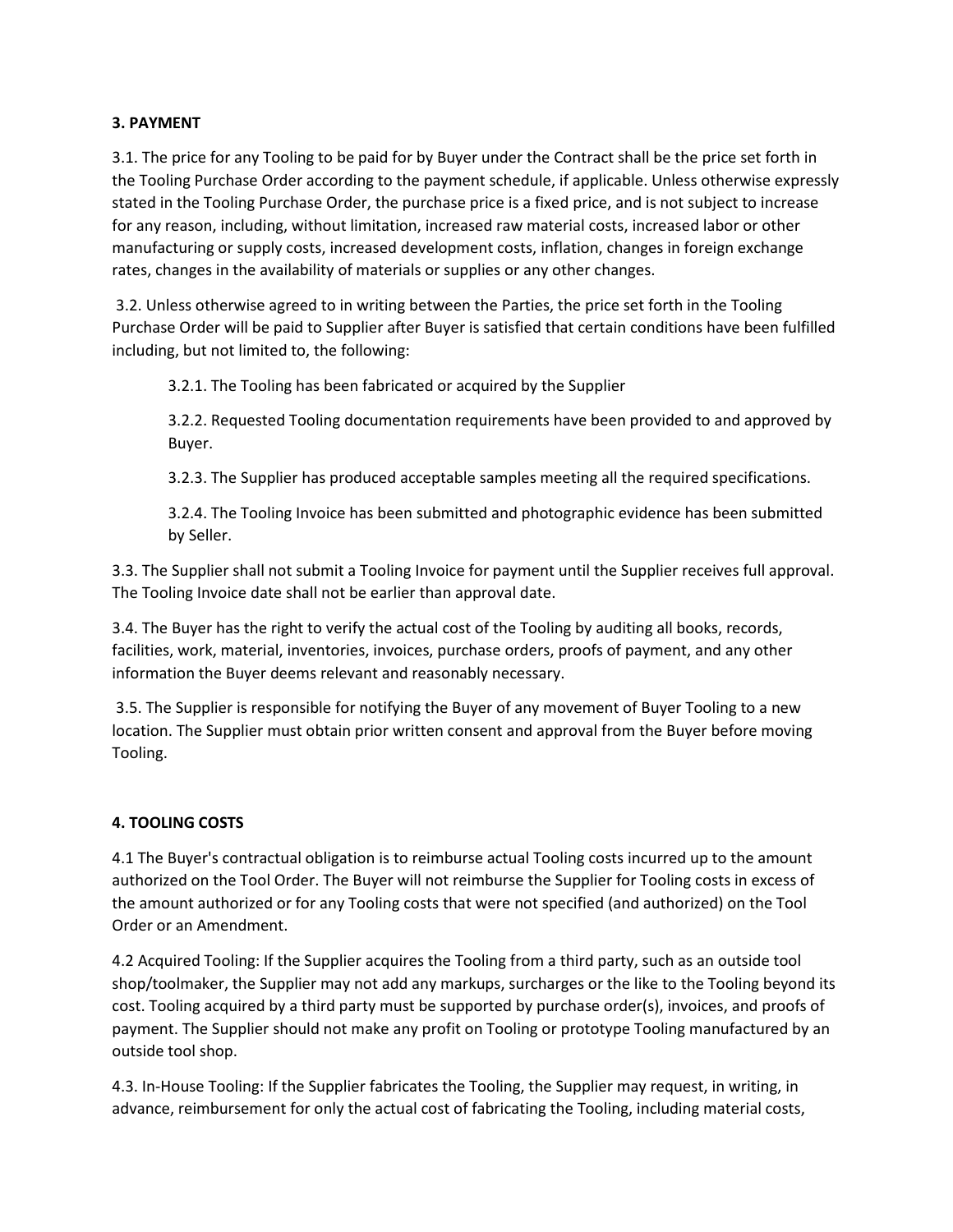labor hours and labor rates for, plus allowable and agreed upon one-time only costs, if appropriate, which must be itemized on a Tool Order or an Amendment. The Supplier must maintain a reasonable accounting system to segregate, accumulate, and document expenditures for Tooling. The Supplier's accounting system must ensure that all eligible costs are documented adequately.

4.3.1. In-House Material: Material costs must be supported by documentation that indicates the quantities used and unit cost for each Tool. Material will be reimbursed at actual costs based on material invoices. If the Tool is not completed due to program or part cancellation, scrap value should be documented.

4.3.2. In-House Labor Rate: All overhead costs and profit associated with the design, development, and manufacture of the Tooling should be included in the fully accounted Tooling labor rates. This rate should be comprised of direct labor, indirect labor, fringe benefits, payroll taxes and overhead. The fully accounted labor rate shall be included in the Supplier's Tooling quotation.

4.3.2.1. Hours: All direct hours worked to design and fabricate the Tooling must be supported by a time reporting system that identifies hours worked on each Tool specified on the Tool Order.

4.3.2.2. Cost: Labor costs should be calculated by applying the fully accounted labor rates to the direct hours worked to design and fabricate the Tooling. A reasonable profit may be included if the tool shop is operated as a separate profit center.

# **5. TOOL ORDER COST AUDIT**

5.1. Audit Process. All Tool Orders placed are subject to audit and recovery by the Buyer. If an audit of Tooling costs reveals that the Buyer was overcharged, the Supplier will repay the overcharge through a debit against its accounts or by direct payment to the Buyer or by a combination of these methods, at the Buyer's discretion.

5.2. Documentation Required for Buyer Tooling Audit. If the Tooling costs are audited by the Buyer, the Supplier must make available all documents supporting the actual and reasonable costs associated with the Tool Orders selected for audit. Furthermore, if the initial (or base) Tooling was sourced by the Buyer on a competitive basis, but the Supplier's records do not segregate costs for the competitively sourced Tooling from Amendments (which are not quoted on a competitive basis), the Buyer's auditor will verify all costs supporting the Tool Order and the cost of Amendments.

5.2.1. The Supplier must submit evidence of what was actually paid to sub-suppliers. If the Buyer's audits of Supplier Tooling costs result in significant cost recoveries due to a lack of compliance with these Tooling guidelines, the 8D (8 Discipline) process may be used to address significant audit findings.

#### **6. TOOLING INVENTORY MANAGEMENT**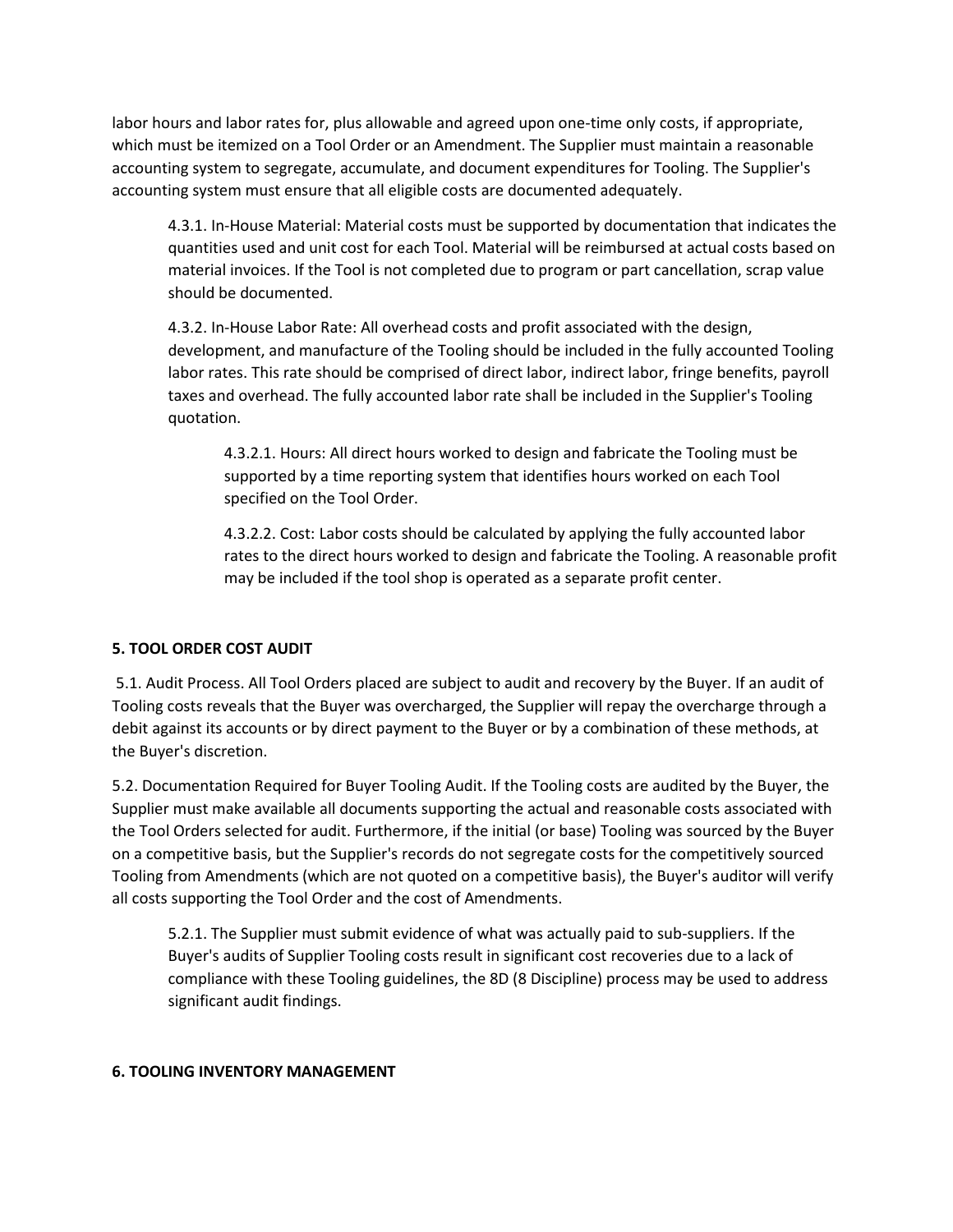6.1. The Supplier shall furnish a Tooling Inventory of all Tooling owned by Buyer (active and inactive) in the Supplier's possession. The Tooling Inventory shall be submitted to Buyer annually by January 31, or upon request by Buyer at any time. The Tooling Inventory shall contain the following information for each piece of Tooling owned by Buyer:

- 6.1.1. Tool part number(s) (typed in numerical order)
- 6.1.2. Current tool revision
- 6.1.3. Description of Tool
- 6.1.4. Date of last ordered of Tool
- 6.1.5. Total cost of Tool
- 6.1.6. Quantity of parts produced from Tool
- 6.1.7. Remaining Tool life
- 6.1.8. Any previous part number if Tool has been changed to produce a new part number

6.2. While Buyer's Property is in Supplier's possession and until Supplier delivers Buyer's Property back to Buyer, Supplier bears the risk of loss, theft and damage to Buyer's Property. Supplier will be responsible for the cost of repairing or replacing Buyer's Property if it is stolen, damaged or destroyed regardless of cause or fault. Supplier will at all times: (a) regularly inspect, maintain in good condition, and repair Buyer's Property at Supplier's own expense, (b) use Buyer's Property only for the performance of this Contract, (c) deem Buyer's Property to be personal property, (d) conspicuously mark Buyer's Property as the property of Buyer and maintain such markings, (e) not commingle Buyer's Property with the property of Supplier or with that of a third person, (f) not move Buyer's Property from Supplier's applicable shipping location (as shown by the shipping address of Supplier) without prior written approval from an authorized employee of Buyer, and (g) use Buyer's Property in compliance with Buyer's or the manufacturer's instructions and in compliance with all federal, state and local laws, ordinances and regulations.

6.3. If Supplier is tool design responsible, reproducible tooling prints shall be completed by Supplier within 6 weeks after approval (or at start of regular production, whichever comes first) on all new program tools, tools undergoing an engineering change, and current tools that are revised. Supplier, upon request by Buyer, shall provide reproducible tooling prints for existing tools.

6.4. Supplier will not sell, lend, rent, encumber, pledge, lease, transfer or otherwise dispose of Buyer's Property without Buyer's prior written consent. Furthermore, Supplier will not assert, or permit any person claiming an interest through Supplier to assert any claims of ownership to or any other interest in Buyer's Property.

6.5. Buyer will have the right to enter Supplier's premises at all reasonable times to inspect Buyer's Property and Supplier's records.

# **7. TOOL MARKING REQUIREMENTS; TOOL DISPOSAL REQUESTS**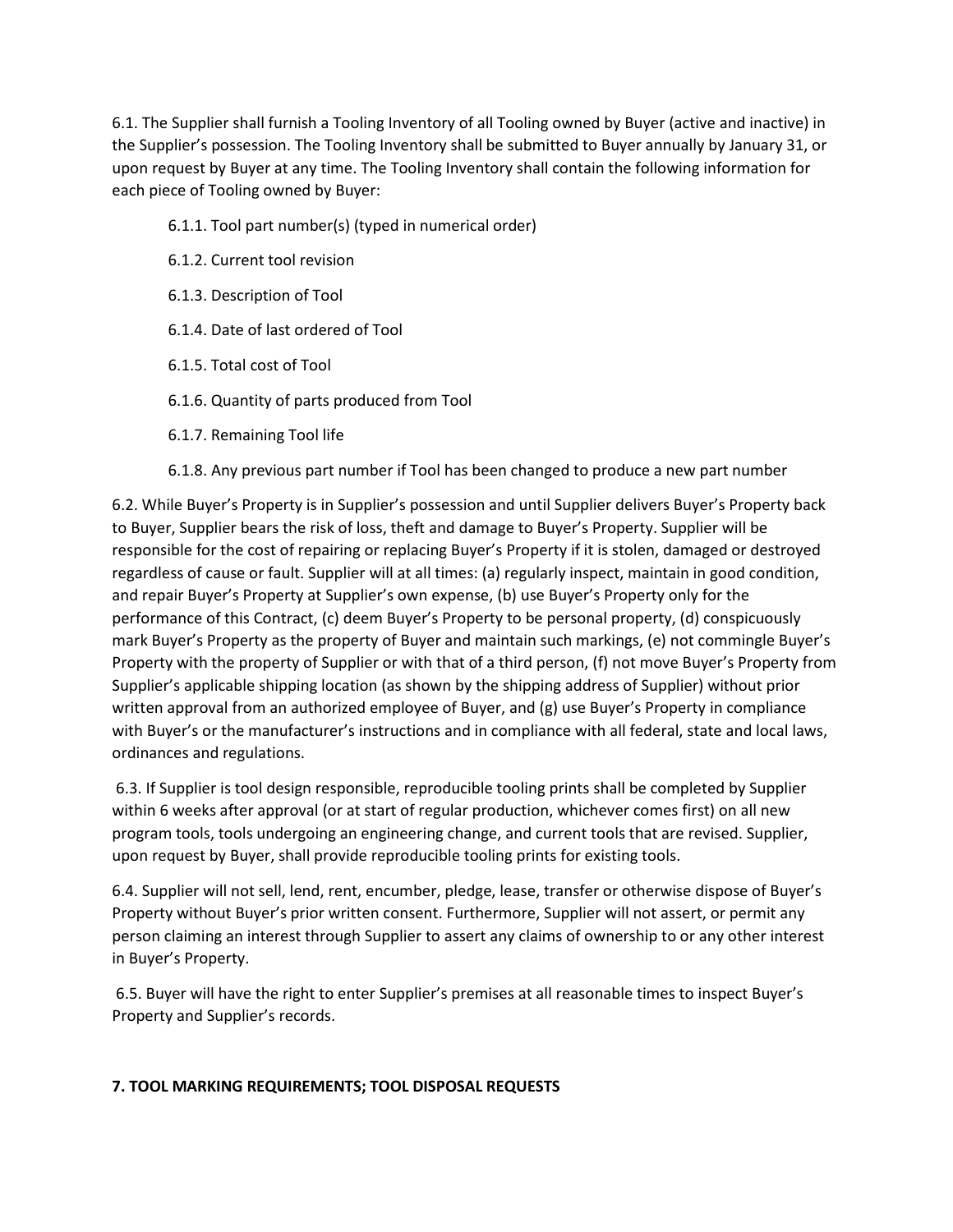7.1. Tool Marking Requirements: Unless specified otherwise by Buyer, the Buyer owns the Tooling, and it is essential that the Tooling be clearly identified and marked or tagged with the part number(s) provided by Buyer. Supplier shall provide to Buyer photographic evidence of compliance with this Section. Photographic evidence shall include: a close-up picture of the tag on the Tool (clear and legible) and a picture of the whole Tooling showing that the tag is attached. If the Tooling is a mold or die, a photo of the mold or die in the open and closed position is required. Supplier shall comply with additional instructions regarding Tool tagging and photographic evidence as may be provided by Buyer.

7.2. Tool Retention: Supplier must retain Tooling for a period of 15 years after end of production and thereafter to return, transfer to another location or to remit the proceeds of the sale for scrap to the Buyer's as so instructed by Buyer.

7.3. Tool Disposal Requests: The Buyer has established a system for proper control and disposal of Buyer-owned Tooling at a Supplier site. In order to minimize the Buyer's costs and to ensure continuous availability of Service Parts to end-users, the Service Parts Purchasing activity must be consulted before either reworking the Tooling to a new design level or scrapping the Tooling.

7.4. Return of Buyer's Tooling: Supplier agrees that Buyer has the right, at any time and from time to time, with or without reason and without payment of any kind, to retake possession of or request the return of Buyer-owned Tooling. Without further notice or court hearings, which rights, if any, are hereby waived, Buyer or its designee(s) will have the right to enter Supplier's premises and take possession of any and all of Buyer's Tooling. Upon Buyer's request and in accordance with Buyer's instructions, Buyer's Tooling will be immediately released to Buyer or delivered to Buyer by Supplier, either at Supplier's plant properly packed and marked in accordance with the requirements of the carrier selected by Buyer to transport such Buyer's Property or (ii) to any location Buyer designates, in which event Buyer will pay Supplier the reasonable costs of delivering Buyer's Property to the location Buyer designates. If Supplier does not release and deliver any Buyer's Tooling in accordance with this Article, Buyer may obtain an immediate possession without notice and without the posting of any bond and/or enter Supplier's premises, with or without legal process, and take immediate possession of Buyer's Tooling.

7.5. Disposal Request: To initiate a disposal request the Supplier must contact the designated Buyer.

7.6. If the Supplier receives a Part Termination Notice, it should contact the Buyer immediately to request directions for tooling disposition. By certifying that the Tooling may be disposed of, the Supplier verifies that it has diligently investigated past and current use of the Tooling to ensure that there is no further need for the Tooling. If it is determined that the Supplier has improperly or incompletely conducted this investigation and the Tooling was scrapped in error, the Supplier will be responsible for reimbursing the Buyer for the cost of replacement Tooling.

ENTIRE AGREEMENT, MODIFICATIONS, AND BUYERS WEBSITE This Contract constitutes the entire agreement between Seller and Buyer with respect to the matters contained in this Contract and supersedes all prior oral or written representations and agreements, with the exception of any nondisclosure agreements and then only to the extent they have terms of confidentiality that conflict with these Tooling Terms and Conditions. This Contract may only be modified by a written contract